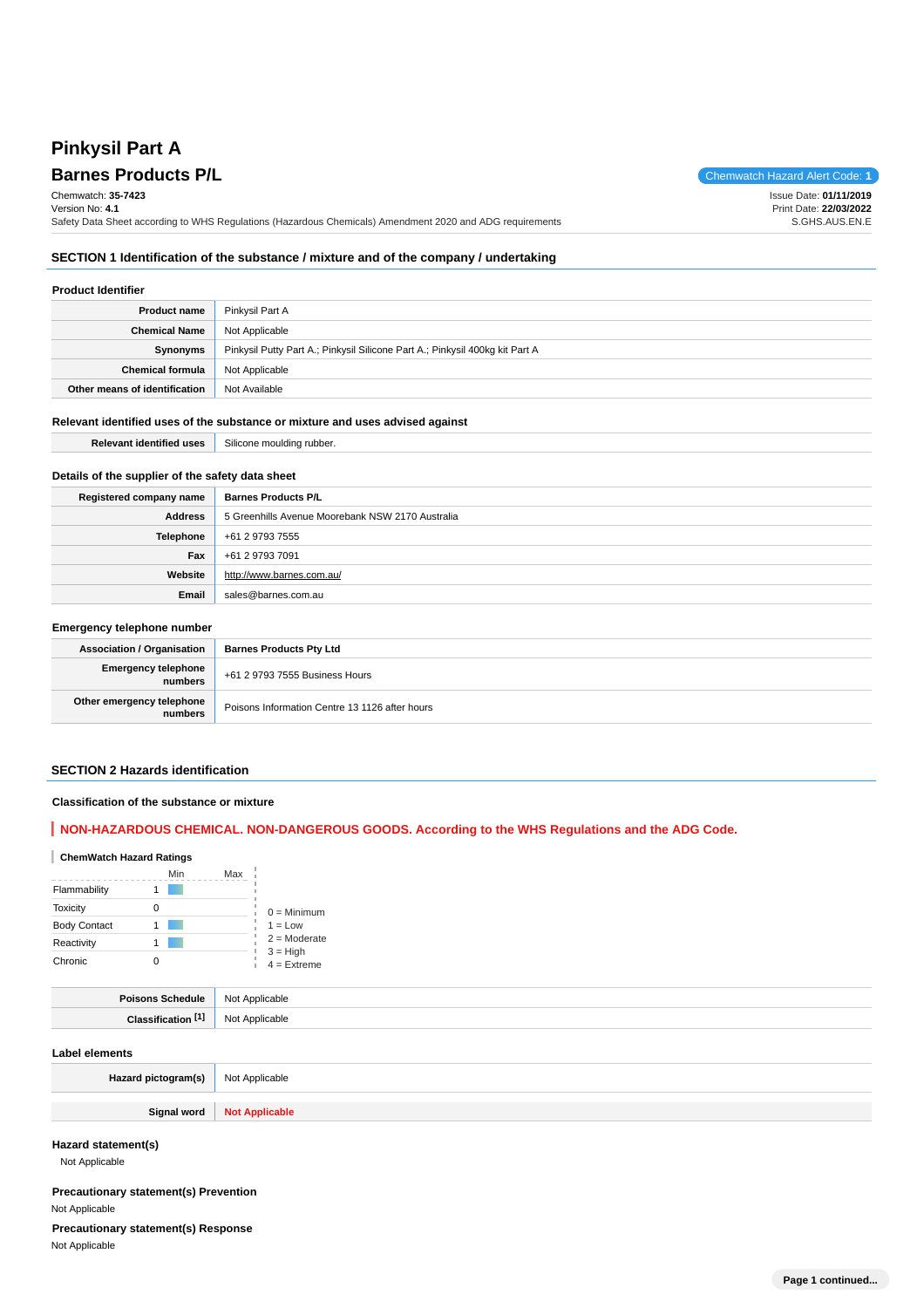# **Precautionary statement(s) Storage**

#### Not Applicable

**Precautionary statement(s) Disposal**

# Not Applicable

# **SECTION 3 Composition / information on ingredients**

#### **Substances**

See section below for composition of Mixtures

#### **Mixtures**

| <b>CAS No</b> | %[weight]                                                                                                                                                                                      | Name                                                                                   |  |
|---------------|------------------------------------------------------------------------------------------------------------------------------------------------------------------------------------------------|----------------------------------------------------------------------------------------|--|
| Not Available | NotSpec                                                                                                                                                                                        | polydimethylsiloxane with functional groups and auxiliaries for addition cross-linking |  |
| Not Available | 100                                                                                                                                                                                            | Ingredients determined not to be hazardous                                             |  |
| Legend:       | 1. Classified by Chemwatch; 2. Classification drawn from HCIS; 3. Classification drawn from Regulation (EU) No 1272/2008 - Annex VI; 4.<br>Classification drawn from C&L * EU IOELVs available |                                                                                        |  |

#### **SECTION 4 First aid measures**

#### **Description of first aid measures**

| <b>Eye Contact</b>  | If this product comes in contact with eyes:<br>▶ Wash out immediately with water.<br>If irritation continues, seek medical attention.<br>▶ Removal of contact lenses after an eye injury should only be undertaken by skilled personnel.                                                                                                                                                                                                                                                       |
|---------------------|------------------------------------------------------------------------------------------------------------------------------------------------------------------------------------------------------------------------------------------------------------------------------------------------------------------------------------------------------------------------------------------------------------------------------------------------------------------------------------------------|
| <b>Skin Contact</b> | If skin or hair contact occurs:<br>Flush skin and hair with running water (and soap if available).<br>Seek medical attention in event of irritation.                                                                                                                                                                                                                                                                                                                                           |
| Inhalation          | If fumes, aerosols or combustion products are inhaled remove from contaminated area.<br>• Other measures are usually unnecessary.                                                                                                                                                                                                                                                                                                                                                              |
| Ingestion           | If swallowed do <b>NOT</b> induce vomiting.<br>If vomiting occurs, lean patient forward or place on left side (head-down position, if possible) to maintain open airway and prevent aspiration.<br>• Observe the patient carefully.<br>Never give liquid to a person showing signs of being sleepy or with reduced awareness; i.e. becoming unconscious.<br>• Give water to rinse out mouth, then provide liquid slowly and as much as casualty can comfortably drink.<br>Seek medical advice. |

#### **Indication of any immediate medical attention and special treatment needed**

Treat symptomatically.

#### **SECTION 5 Firefighting measures**

# **Extinguishing media**

Foam.

- **Dry chemical powder.**
- ▶ BCF (where regulations permit).
- ▶ Carbon dioxide.
- Water spray or fog Large fires only.

#### **Special hazards arising from the substrate or mixture**

| <b>Fire Incompatibility</b>    | Avoid contamination with oxidising agents i.e. nitrates, oxidising acids, chlorine bleaches, pool chlorine etc. as ignition may result                                                                                                                                                                                                                                                                                                                                          |
|--------------------------------|---------------------------------------------------------------------------------------------------------------------------------------------------------------------------------------------------------------------------------------------------------------------------------------------------------------------------------------------------------------------------------------------------------------------------------------------------------------------------------|
| <b>Advice for firefighters</b> |                                                                                                                                                                                                                                                                                                                                                                                                                                                                                 |
| <b>Fire Fighting</b>           | Alert Fire Brigade and tell them location and nature of hazard.<br>▶ Wear full body protective clothing with breathing apparatus.<br>Prevent, by any means available, spillage from entering drains or water course.<br>► Use water delivered as a fine spray to control fire and cool adjacent area.<br>Avoid spraying water onto liquid pools.<br>DO NOT approach containers suspected to be hot.<br>Cool fire exposed containers with water spray from a protected location. |
| <b>Fire/Explosion Hazard</b>   | Combustible.<br>Slight fire hazard when exposed to heat or flame.<br>Heating may cause expansion or decomposition leading to violent rupture of containers.<br>• On combustion, may emit toxic fumes of carbon monoxide (CO).<br>May emit acrid smoke.<br>Mists containing combustible materials may be explosive.<br>Combustion products include:<br>carbon dioxide (CO2)<br>other pyrolysis products typical of burning organic material.                                     |
| <b>HAZCHEM</b>                 | Not Applicable                                                                                                                                                                                                                                                                                                                                                                                                                                                                  |
|                                |                                                                                                                                                                                                                                                                                                                                                                                                                                                                                 |

### **SECTION 6 Accidental release measures**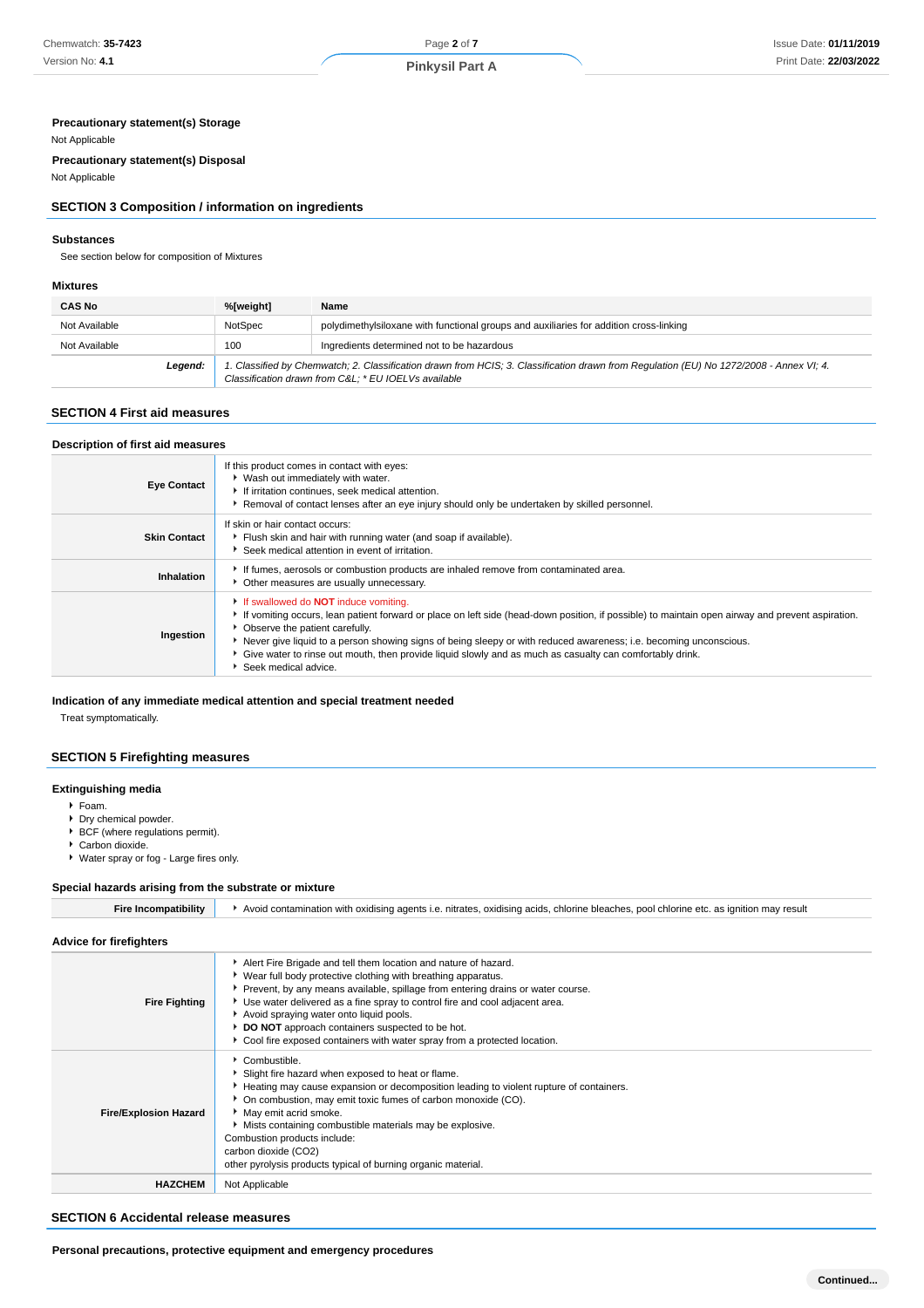# **Environmental precautions**

# See section 12

#### **Methods and material for containment and cleaning up**

| <b>Minor Spills</b> | Remove all ignition sources.<br>Clean up all spills immediately.<br>Avoid breathing vapours and contact with skin and eyes.<br>• Control personal contact with the substance, by using protective equipment.<br>• Contain and absorb spill with sand, earth, inert material or vermiculite.<br>$\bullet$ Wipe up.<br>Place in a suitable, labelled container for waste disposal. |
|---------------------|----------------------------------------------------------------------------------------------------------------------------------------------------------------------------------------------------------------------------------------------------------------------------------------------------------------------------------------------------------------------------------|
| <b>Major Spills</b> | Moderate hazard.<br>Clear area of personnel and move upwind.<br>Alert Fire Brigade and tell them location and nature of hazard.<br>• Wear breathing apparatus plus protective gloves.<br>Prevent, by any means available, spillage from entering drains or water course.<br>No smoking, naked lights or ignition sources.<br>Increase ventilation.                               |

# **SECTION 7 Handling and storage**

| Chemwatch: 35-7423                                                                   |                                                                                                                                                                                                                                                                                                                                                                                                                | Page 3 of 7                                                                                                                                                                                                                                                                                                                                                                                                                                                                                                                                                                                                                                                                                                                                                                                                                                                                                     |               |                         | Issue Date: 01/11/201 |  |
|--------------------------------------------------------------------------------------|----------------------------------------------------------------------------------------------------------------------------------------------------------------------------------------------------------------------------------------------------------------------------------------------------------------------------------------------------------------------------------------------------------------|-------------------------------------------------------------------------------------------------------------------------------------------------------------------------------------------------------------------------------------------------------------------------------------------------------------------------------------------------------------------------------------------------------------------------------------------------------------------------------------------------------------------------------------------------------------------------------------------------------------------------------------------------------------------------------------------------------------------------------------------------------------------------------------------------------------------------------------------------------------------------------------------------|---------------|-------------------------|-----------------------|--|
| Version No: 4.1                                                                      |                                                                                                                                                                                                                                                                                                                                                                                                                | <b>Pinkysil Part A</b>                                                                                                                                                                                                                                                                                                                                                                                                                                                                                                                                                                                                                                                                                                                                                                                                                                                                          |               |                         | Print Date: 22/03/202 |  |
|                                                                                      |                                                                                                                                                                                                                                                                                                                                                                                                                |                                                                                                                                                                                                                                                                                                                                                                                                                                                                                                                                                                                                                                                                                                                                                                                                                                                                                                 |               |                         |                       |  |
| See section 8                                                                        |                                                                                                                                                                                                                                                                                                                                                                                                                |                                                                                                                                                                                                                                                                                                                                                                                                                                                                                                                                                                                                                                                                                                                                                                                                                                                                                                 |               |                         |                       |  |
| <b>Environmental precautions</b><br>See section 12                                   |                                                                                                                                                                                                                                                                                                                                                                                                                |                                                                                                                                                                                                                                                                                                                                                                                                                                                                                                                                                                                                                                                                                                                                                                                                                                                                                                 |               |                         |                       |  |
|                                                                                      |                                                                                                                                                                                                                                                                                                                                                                                                                |                                                                                                                                                                                                                                                                                                                                                                                                                                                                                                                                                                                                                                                                                                                                                                                                                                                                                                 |               |                         |                       |  |
| Methods and material for containment and cleaning up                                 |                                                                                                                                                                                                                                                                                                                                                                                                                |                                                                                                                                                                                                                                                                                                                                                                                                                                                                                                                                                                                                                                                                                                                                                                                                                                                                                                 |               |                         |                       |  |
| <b>Minor Spills</b>                                                                  | ▶ Wipe up.                                                                                                                                                                                                                                                                                                                                                                                                     | Remove all ignition sources.<br>Clean up all spills immediately.<br>Avoid breathing vapours and contact with skin and eyes.<br>Control personal contact with the substance, by using protective equipment.<br>Contain and absorb spill with sand, earth, inert material or vermiculite.<br>Place in a suitable, labelled container for waste disposal.                                                                                                                                                                                                                                                                                                                                                                                                                                                                                                                                          |               |                         |                       |  |
| <b>Major Spills</b>                                                                  | Moderate hazard.<br>Clear area of personnel and move upwind.<br>Alert Fire Brigade and tell them location and nature of hazard.<br>• Wear breathing apparatus plus protective gloves.<br>Prevent, by any means available, spillage from entering drains or water course.<br>No smoking, naked lights or ignition sources.<br>Increase ventilation.                                                             |                                                                                                                                                                                                                                                                                                                                                                                                                                                                                                                                                                                                                                                                                                                                                                                                                                                                                                 |               |                         |                       |  |
| Personal Protective Equipment advice is contained in Section 8 of the SDS.           |                                                                                                                                                                                                                                                                                                                                                                                                                |                                                                                                                                                                                                                                                                                                                                                                                                                                                                                                                                                                                                                                                                                                                                                                                                                                                                                                 |               |                         |                       |  |
|                                                                                      |                                                                                                                                                                                                                                                                                                                                                                                                                |                                                                                                                                                                                                                                                                                                                                                                                                                                                                                                                                                                                                                                                                                                                                                                                                                                                                                                 |               |                         |                       |  |
| <b>SECTION 7 Handling and storage</b>                                                |                                                                                                                                                                                                                                                                                                                                                                                                                |                                                                                                                                                                                                                                                                                                                                                                                                                                                                                                                                                                                                                                                                                                                                                                                                                                                                                                 |               |                         |                       |  |
| Precautions for safe handling                                                        |                                                                                                                                                                                                                                                                                                                                                                                                                |                                                                                                                                                                                                                                                                                                                                                                                                                                                                                                                                                                                                                                                                                                                                                                                                                                                                                                 |               |                         |                       |  |
|                                                                                      |                                                                                                                                                                                                                                                                                                                                                                                                                | DO NOT allow clothing wet with material to stay in contact with skin                                                                                                                                                                                                                                                                                                                                                                                                                                                                                                                                                                                                                                                                                                                                                                                                                            |               |                         |                       |  |
| Safe handling                                                                        | Avoid all personal contact, including inhalation.<br>• Wear protective clothing when risk of exposure occurs.<br>Use in a well-ventilated area.<br>Prevent concentration in hollows and sumps.<br>DO NOT enter confined spaces until atmosphere has been checked.<br>Avoid smoking, naked lights or ignition sources.<br>Avoid contact with incompatible materials.                                            |                                                                                                                                                                                                                                                                                                                                                                                                                                                                                                                                                                                                                                                                                                                                                                                                                                                                                                 |               |                         |                       |  |
| <b>Other information</b>                                                             | Store in original containers.<br>Keep containers securely sealed.<br>No smoking, naked lights or ignition sources.<br>Store in a cool, dry, well-ventilated area.<br>Store away from incompatible materials and foodstuff containers.<br>Protect containers against physical damage and check regularly for leaks.<br>▶ Observe manufacturer's storage and handling recommendations contained within this SDS. |                                                                                                                                                                                                                                                                                                                                                                                                                                                                                                                                                                                                                                                                                                                                                                                                                                                                                                 |               |                         |                       |  |
|                                                                                      |                                                                                                                                                                                                                                                                                                                                                                                                                |                                                                                                                                                                                                                                                                                                                                                                                                                                                                                                                                                                                                                                                                                                                                                                                                                                                                                                 |               |                         |                       |  |
| Conditions for safe storage, including any incompatibilities                         | Metal can or drum                                                                                                                                                                                                                                                                                                                                                                                              |                                                                                                                                                                                                                                                                                                                                                                                                                                                                                                                                                                                                                                                                                                                                                                                                                                                                                                 |               |                         |                       |  |
| Suitable container                                                                   | Packaging as recommended by manufacturer.<br>۰.                                                                                                                                                                                                                                                                                                                                                                | Check all containers are clearly labelled and free from leaks.                                                                                                                                                                                                                                                                                                                                                                                                                                                                                                                                                                                                                                                                                                                                                                                                                                  |               |                         |                       |  |
| <b>Storage incompatibility</b>                                                       |                                                                                                                                                                                                                                                                                                                                                                                                                | Avoid contamination of water, foodstuffs, feed or seed.<br>Avoid strong acids, bases.<br>Avoid reaction with oxidising agents                                                                                                                                                                                                                                                                                                                                                                                                                                                                                                                                                                                                                                                                                                                                                                   |               |                         |                       |  |
| <b>SECTION 8 Exposure controls / personal protection</b>                             |                                                                                                                                                                                                                                                                                                                                                                                                                |                                                                                                                                                                                                                                                                                                                                                                                                                                                                                                                                                                                                                                                                                                                                                                                                                                                                                                 |               |                         |                       |  |
| <b>Control parameters</b>                                                            |                                                                                                                                                                                                                                                                                                                                                                                                                |                                                                                                                                                                                                                                                                                                                                                                                                                                                                                                                                                                                                                                                                                                                                                                                                                                                                                                 |               |                         |                       |  |
| <b>Occupational Exposure Limits (OEL)</b><br><b>INGREDIENT DATA</b><br>Not Available |                                                                                                                                                                                                                                                                                                                                                                                                                |                                                                                                                                                                                                                                                                                                                                                                                                                                                                                                                                                                                                                                                                                                                                                                                                                                                                                                 |               |                         |                       |  |
| <b>Emergency Limits</b>                                                              |                                                                                                                                                                                                                                                                                                                                                                                                                |                                                                                                                                                                                                                                                                                                                                                                                                                                                                                                                                                                                                                                                                                                                                                                                                                                                                                                 |               |                         |                       |  |
| Ingredient<br>Pinkysil Part A                                                        | TEEL-1<br>TEEL-2<br>Not Available<br>Not Available                                                                                                                                                                                                                                                                                                                                                             |                                                                                                                                                                                                                                                                                                                                                                                                                                                                                                                                                                                                                                                                                                                                                                                                                                                                                                 |               | TEEL-3<br>Not Available |                       |  |
|                                                                                      |                                                                                                                                                                                                                                                                                                                                                                                                                |                                                                                                                                                                                                                                                                                                                                                                                                                                                                                                                                                                                                                                                                                                                                                                                                                                                                                                 |               |                         |                       |  |
| Ingredient                                                                           | Original IDLH                                                                                                                                                                                                                                                                                                                                                                                                  | <b>Revised IDLH</b>                                                                                                                                                                                                                                                                                                                                                                                                                                                                                                                                                                                                                                                                                                                                                                                                                                                                             |               |                         |                       |  |
| Pinkysil Part A                                                                      | Not Available                                                                                                                                                                                                                                                                                                                                                                                                  |                                                                                                                                                                                                                                                                                                                                                                                                                                                                                                                                                                                                                                                                                                                                                                                                                                                                                                 | Not Available |                         |                       |  |
| <b>Exposure controls</b>                                                             |                                                                                                                                                                                                                                                                                                                                                                                                                |                                                                                                                                                                                                                                                                                                                                                                                                                                                                                                                                                                                                                                                                                                                                                                                                                                                                                                 |               |                         |                       |  |
| Appropriate engineering<br>controls                                                  | The basic types of engineering controls are:                                                                                                                                                                                                                                                                                                                                                                   | Engineering controls are used to remove a hazard or place a barrier between the worker and the hazard. Well-designed engineering controls can<br>be highly effective in protecting workers and will typically be independent of worker interactions to provide this high level of protection.<br>Process controls which involve changing the way a job activity or process is done to reduce the risk.<br>Enclosure and/or isolation of emission source which keeps a selected hazard "physically" away from the worker and ventilation that strategically<br>"adds" and "removes" air in the work environment. Ventilation can remove or dilute an air contaminant if designed properly. The design of a<br>ventilation system must match the particular process and chemical or contaminant in use.<br>Employers may need to use multiple types of controls to prevent employee overexposure. |               |                         |                       |  |

#### **Conditions for safe storage, including any incompatibilities**

| Suitable container      | ▶ Metal can or drum<br>Packaging as recommended by manufacturer.<br>• Check all containers are clearly labelled and free from leaks. |
|-------------------------|--------------------------------------------------------------------------------------------------------------------------------------|
| Storage incompatibility | Avoid contamination of water, foodstuffs, feed or seed.<br>Avoid strong acids, bases.<br>Avoid reaction with oxidising agents        |

# **SECTION 8 Exposure controls / personal protection**

#### **Control parameters**

| <b>Occupational Exposure Limits (OEL)</b> |  |  |
|-------------------------------------------|--|--|
|                                           |  |  |

#### **INGREDIENT DATA**

| Ingredient      | TEEL-1               | TEEL-2        |                     | TEEL-3        |
|-----------------|----------------------|---------------|---------------------|---------------|
| Pinkysil Part A | Not Available        | Not Available |                     | Not Available |
| Ingredient      | <b>Original IDLH</b> |               | <b>Revised IDLH</b> |               |
| Pinkysil Part A | Not Available        |               | Not Available       |               |

#### **Exposure controls**

|                         | Engineering controls are used to remove a hazard or place a barrier between the worker and the hazard. Well-designed engineering controls can<br>be highly effective in protecting workers and will typically be independent of worker interactions to provide this high level of protection.<br>The basic types of engineering controls are: |  |
|-------------------------|-----------------------------------------------------------------------------------------------------------------------------------------------------------------------------------------------------------------------------------------------------------------------------------------------------------------------------------------------|--|
| Appropriate engineering | Process controls which involve changing the way a job activity or process is done to reduce the risk.                                                                                                                                                                                                                                         |  |
| controls                | Enclosure and/or isolation of emission source which keeps a selected hazard "physically" away from the worker and ventilation that strategically                                                                                                                                                                                              |  |
|                         | "adds" and "removes" air in the work environment. Ventilation can remove or dilute an air contaminant if designed properly. The design of a                                                                                                                                                                                                   |  |
|                         | ventilation system must match the particular process and chemical or contaminant in use.                                                                                                                                                                                                                                                      |  |
|                         | Employers may need to use multiple types of controls to prevent employee overexposure.                                                                                                                                                                                                                                                        |  |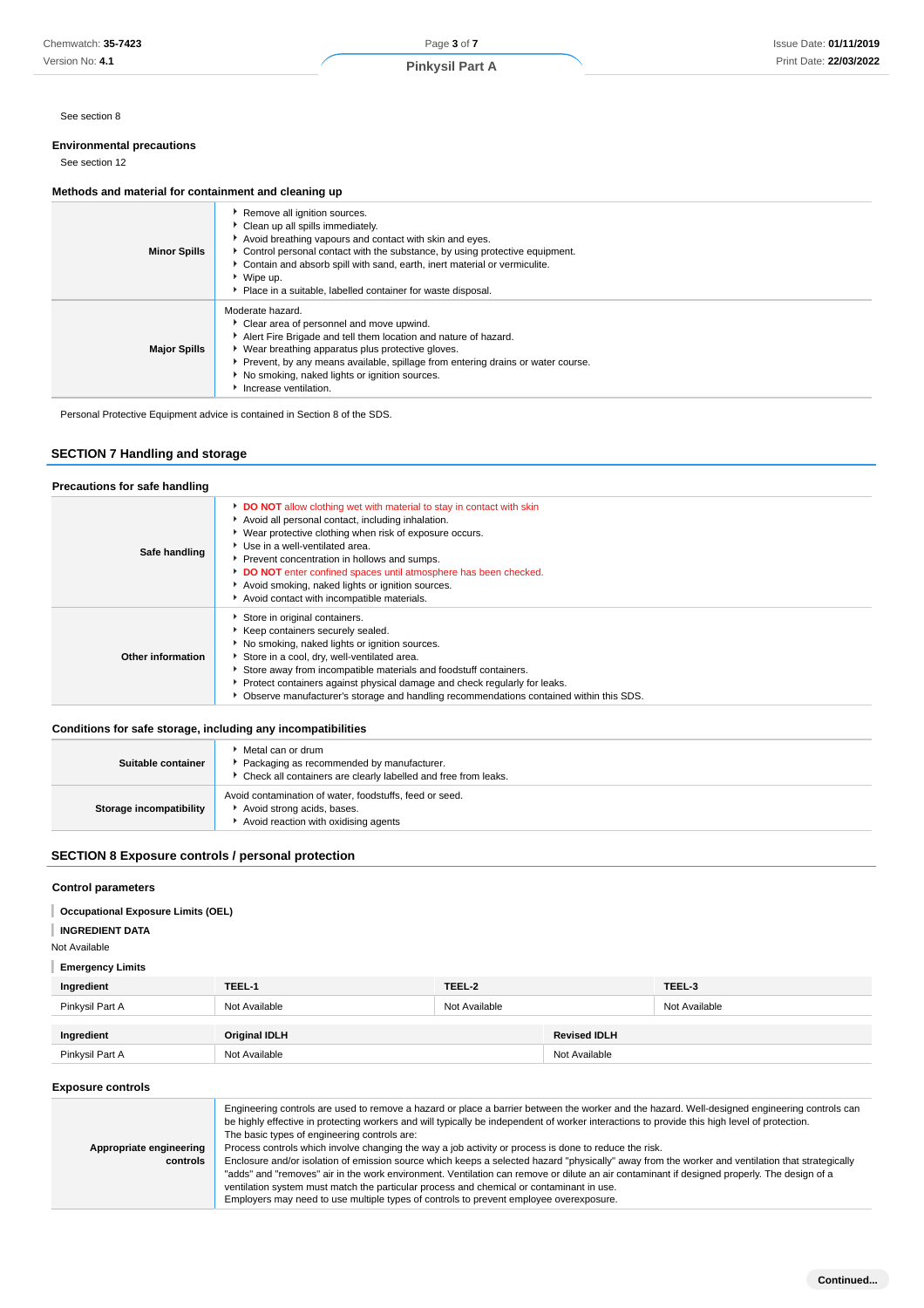Page **4** of **7 Pinkysil Part A**

# Issue Date: **01/11/2019** Print Date: **22/03/2022**

| <b>Personal protection</b>   |                                                                                                                                                                                                                                                                                                                                                                                                                                                                                                                                                                                                                                                                                                                                                                                                                                                                          |  |
|------------------------------|--------------------------------------------------------------------------------------------------------------------------------------------------------------------------------------------------------------------------------------------------------------------------------------------------------------------------------------------------------------------------------------------------------------------------------------------------------------------------------------------------------------------------------------------------------------------------------------------------------------------------------------------------------------------------------------------------------------------------------------------------------------------------------------------------------------------------------------------------------------------------|--|
| Eye and face protection      | Safety glasses with side shields<br>Chemical goggles.<br>▶ Contact lenses may pose a special hazard; soft contact lenses may absorb and concentrate irritants. A written policy document, describing<br>the wearing of lenses or restrictions on use, should be created for each workplace or task. This should include a review of lens absorption<br>and adsorption for the class of chemicals in use and an account of injury experience. Medical and first-aid personnel should be trained in<br>their removal and suitable equipment should be readily available. In the event of chemical exposure, begin eye irrigation immediately and<br>remove contact lens as soon as practicable. Lens should be removed at the first signs of eye redness or irritation - lens should be removed in<br>a clean environment only after workers have washed hands thoroughly. |  |
| <b>Skin protection</b>       | See Hand protection below                                                                                                                                                                                                                                                                                                                                                                                                                                                                                                                                                                                                                                                                                                                                                                                                                                                |  |
| <b>Hands/feet protection</b> | Wear general protective gloves, eg. light weight rubber gloves.<br>The selection of suitable gloves does not only depend on the material, but also on further marks of quality which vary from manufacturer to<br>manufacturer. Where the chemical is a preparation of several substances, the resistance of the glove material can not be calculated in advance<br>and has therefore to be checked prior to the application.<br>The exact break through time for substances has to be obtained from the manufacturer of the protective gloves and has to be observed when<br>making a final choice.<br>Personal hygiene is a key element of effective hand care. Gloves must only be worn on clean hands. After using gloves, hands should be<br>washed and dried thoroughly. Application of a non-perfumed moisturiser is recommended.                                 |  |
| <b>Body protection</b>       | See Other protection below                                                                                                                                                                                                                                                                                                                                                                                                                                                                                                                                                                                                                                                                                                                                                                                                                                               |  |
| Other protection             | No special equipment needed when handling small quantities.<br><b>OTHERWISE:</b><br>• Overalls.<br><b>Barrier cream.</b><br>Eyewash unit.                                                                                                                                                                                                                                                                                                                                                                                                                                                                                                                                                                                                                                                                                                                                |  |

# **SECTION 9 Physical and chemical properties**

# **Information on basic physical and chemical properties**

| Appearance                                      | White odourless liquid; does not mix with water. |                                                   |                |
|-------------------------------------------------|--------------------------------------------------|---------------------------------------------------|----------------|
|                                                 |                                                  |                                                   |                |
| <b>Physical state</b>                           | Liquid                                           | Relative density (Water = 1)                      | 1.1 @ 20C      |
| Odour                                           | Not Available                                    | <b>Partition coefficient n-octanol</b><br>/ water | Not Available  |
| Odour threshold                                 | Not Available                                    | Auto-ignition temperature (°C)                    | >400           |
| pH (as supplied)                                | Not Applicable                                   | <b>Decomposition temperature</b>                  | Not Available  |
| Melting point / freezing point<br>(°C)          | Not Available                                    | Viscosity (cSt)                                   | 2500 @ 23C     |
| Initial boiling point and boiling<br>range (°C) | Not Available                                    | Molecular weight (g/mol)                          | Not Applicable |
| Flash point (°C)                                | >250                                             | <b>Taste</b>                                      | Not Available  |
| <b>Evaporation rate</b>                         | Not Available                                    | <b>Explosive properties</b>                       | Not Available  |
| Flammability                                    | Not Applicable                                   | <b>Oxidising properties</b>                       | Not Available  |
| Upper Explosive Limit (%)                       | Not Available                                    | Surface Tension (dyn/cm or<br>$mN/m$ )            | Not Available  |
| Lower Explosive Limit (%)                       | Not Available                                    | <b>Volatile Component (%vol)</b>                  | Not Available  |
| Vapour pressure (kPa)                           | Not Available                                    | Gas group                                         | Not Available  |
| Solubility in water                             | Immiscible                                       | pH as a solution (Not<br>Available%)              | Not Applicable |
| Vapour density (Air = 1)                        | Not Available                                    | VOC g/L                                           | Not Available  |

# **SECTION 10 Stability and reactivity**

| Reactivity                                 | See section 7                                                             |
|--------------------------------------------|---------------------------------------------------------------------------|
| <b>Chemical stability</b>                  | Product is considered stable and hazardous polymerisation will not occur. |
| Possibility of hazardous                   |                                                                           |
| reactions                                  | See section 7                                                             |
| <b>Conditions to avoid</b>                 | See section 7                                                             |
| Incompatible materials                     | See section 7                                                             |
| <b>Hazardous decomposition</b><br>products | See section 5                                                             |

# **SECTION 11 Toxicological information**

# **Information on toxicological effects**

Inhaled Acute effects from inhalation of high vapour concentrations may be chest and nasal irritation with coughing, sneezing, headache and even nausea.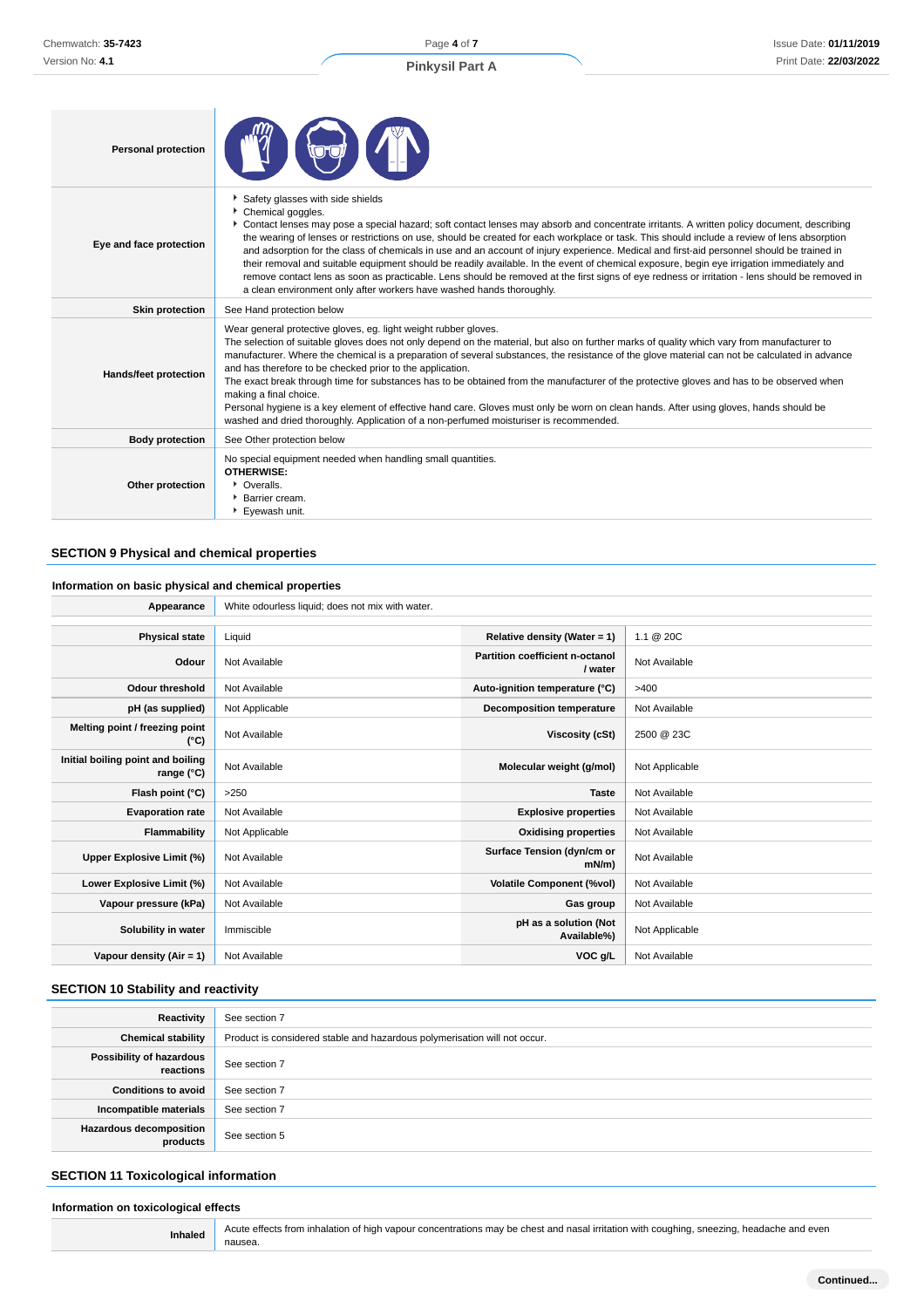| Ingestion                        | Ingestion may result in nausea, abdominal irritation, pain and vomiting                                                                                                                                                                   |                   |   |
|----------------------------------|-------------------------------------------------------------------------------------------------------------------------------------------------------------------------------------------------------------------------------------------|-------------------|---|
| <b>Skin Contact</b>              | The material may cause skin irritation after prolonged or repeated exposure and may produce on contact skin redness, swelling, the production of<br>vesicles, scaling and thickening of the skin.                                         |                   |   |
| Eye                              | The material may be irritating to the eye, with prolonged contact causing inflammation. Repeated or prolonged exposure to irritants may produce<br>conjunctivitis.                                                                        |                   |   |
| Chronic                          | Long-term exposure to the product is not thought to produce chronic effects adverse to the health (as classified by EC Directives using animal<br>models); nevertheless exposure by all routes should be minimised as a matter of course. |                   |   |
|                                  |                                                                                                                                                                                                                                           |                   |   |
|                                  | <b>TOXICITY</b>                                                                                                                                                                                                                           | <b>IRRITATION</b> |   |
| <b>Pinkysil Part A</b>           | Not Available                                                                                                                                                                                                                             | Not Available     |   |
| Legend:                          | 1. Value obtained from Europe ECHA Registered Substances - Acute toxicity 2.* Value obtained from manufacturer's SDS. Unless otherwise<br>specified data extracted from RTECS - Register of Toxic Effect of chemical Substances           |                   |   |
|                                  |                                                                                                                                                                                                                                           |                   |   |
| <b>Acute Toxicity</b>            | ×                                                                                                                                                                                                                                         | Carcinogenicity   | × |
| <b>Skin Irritation/Corrosion</b> | ×                                                                                                                                                                                                                                         | Reproductivity    |   |

| <b>ONIII IIIIIAUVIIIUOIIUSIVII</b>          | $\sim$ | Reproductivity                  | $\sim$ |
|---------------------------------------------|--------|---------------------------------|--------|
| <b>Serious Eye Damage/Irritation</b>        | ↗      | <b>STOT - Single Exposure</b>   |        |
| <b>Respiratory or Skin</b><br>sensitisation | ◠      | <b>STOT - Repeated Exposure</b> | ×      |
| <b>Mutagenicity</b>                         | ⌒      | <b>Aspiration Hazard</b>        | ◠      |
|                                             |        |                                 |        |



Legend:  $\blacktriangleright$  - Data either not available or does not fill the criteria for classification  $\blacktriangleright$  – Data available to make classification

# **SECTION 12 Ecological information**

#### **Toxicity Pinkysil Part A Endpoint Test Duration (hr) Species Value Source** Not<br>Available Not Not Available Not Available Not Available Not Available Not Available Not Ava<br>Available Ava Available Not Available **Legend:** Extracted from 1. IUCLID Toxicity Data 2. Europe ECHA Registered Substances - Ecotoxicological Information - Aquatic Toxicity 4. US EPA, Ecotox database - Aquatic Toxicity Data 5. ECETOC Aquatic Hazard Assessment Data 6. NITE (Japan) - Bioconcentration Data 7. METI (Japan) - Bioconcentration Data 8. Vendor Data

**DO NOT** discharge into sewer or waterways.

# **Persistence and degradability**

| Ingredient                       | Persistence: Water/Soil               | Persistence: Air                      |
|----------------------------------|---------------------------------------|---------------------------------------|
|                                  | No Data available for all ingredients | No Data available for all ingredients |
|                                  |                                       |                                       |
| <b>Bioaccumulative potential</b> |                                       |                                       |
| Ingredient                       | <b>Bioaccumulation</b>                |                                       |
|                                  | No Data available for all ingredients |                                       |
|                                  |                                       |                                       |
| Mobility in soil                 |                                       |                                       |
| Ingredient                       | <b>Mobility</b>                       |                                       |
|                                  | No Data available for all ingredients |                                       |

#### **SECTION 13 Disposal considerations**

| Waste treatment methods             |                                                                                                                                                                                                                                                                                                                                                                                                                                                                                                                                                                                                               |  |
|-------------------------------------|---------------------------------------------------------------------------------------------------------------------------------------------------------------------------------------------------------------------------------------------------------------------------------------------------------------------------------------------------------------------------------------------------------------------------------------------------------------------------------------------------------------------------------------------------------------------------------------------------------------|--|
| <b>Product / Packaging disposal</b> | <b>DO NOT</b> allow wash water from cleaning or process equipment to enter drains.<br>It may be necessary to collect all wash water for treatment before disposal.<br>In all cases disposal to sewer may be subject to local laws and regulations and these should be considered first.<br>Where in doubt contact the responsible authority.<br>▶ Recycle wherever possible or consult manufacturer for recycling options.<br>Consult State Land Waste Authority for disposal.<br>Bury or incinerate residue at an approved site.<br>Recycle containers if possible, or dispose of in an authorised landfill. |  |

# **SECTION 14 Transport information**

#### **Labels Required**

|                                      | Labois itcaalica |  |
|--------------------------------------|------------------|--|
| <b>NO</b><br><b>Marine Pollutant</b> |                  |  |
| ٦v<br>$\sim$ $\sim$                  | Not Applicable   |  |

# **Land transport (ADG): NOT REGULATED FOR TRANSPORT OF DANGEROUS GOODS**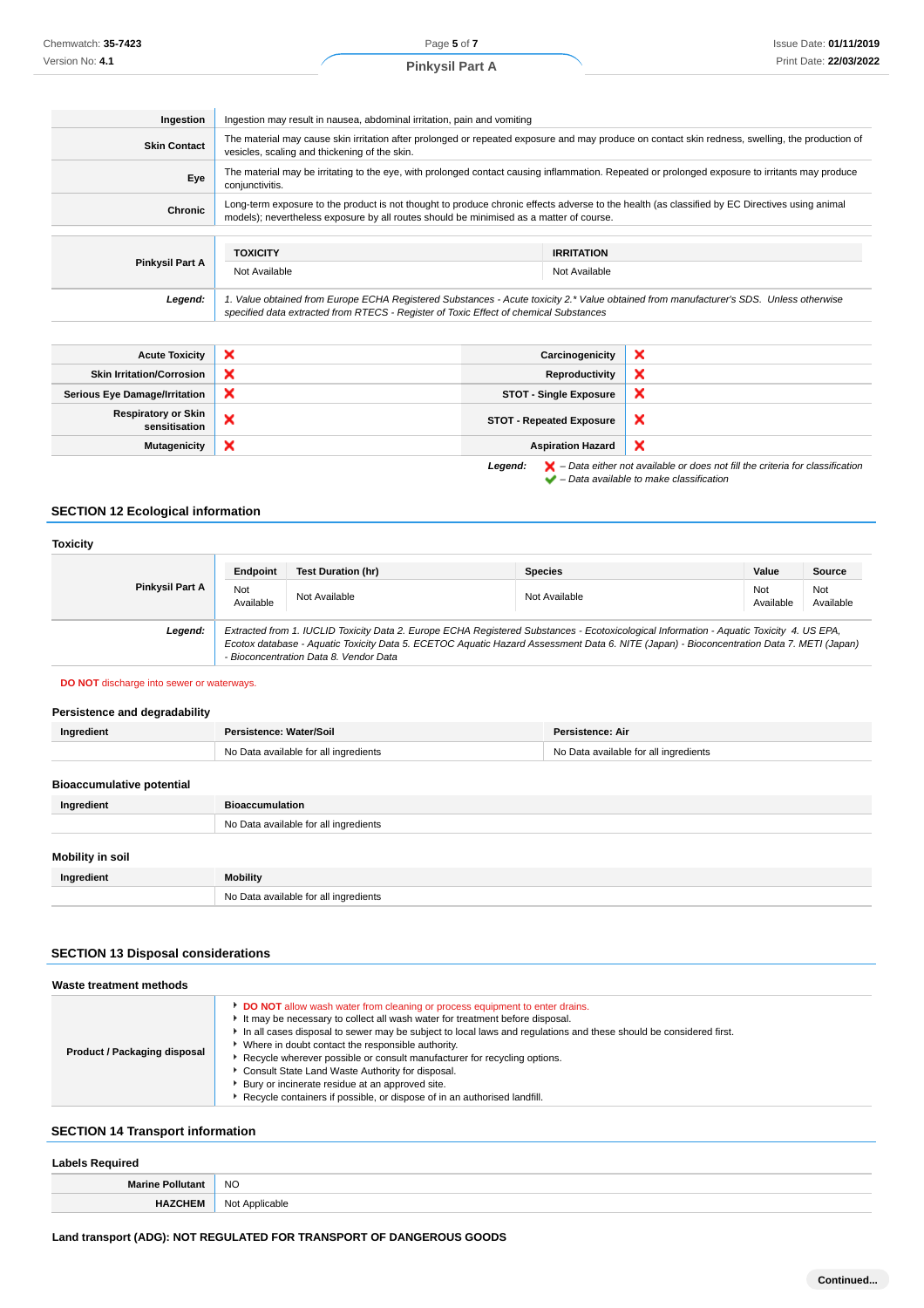#### **Air transport (ICAO-IATA / DGR): NOT REGULATED FOR TRANSPORT OF DANGEROUS GOODS**

#### **Sea transport (IMDG-Code / GGVSee): NOT REGULATED FOR TRANSPORT OF DANGEROUS GOODS**

**Transport in bulk according to Annex II of MARPOL and the IBC code**

Not Applicable

#### **Transport in bulk in accordance with MARPOL Annex V and the IMSBC Code**

| <b>Product name</b>                               | Group |  |  |  |
|---------------------------------------------------|-------|--|--|--|
| Transport in bulk in accordance with the ICG Code |       |  |  |  |

**Product name Ship Type**

#### **SECTION 15 Regulatory information**

#### **Safety, health and environmental regulations / legislation specific for the substance or mixture**

#### **National Inventory Status**

| <b>National Inventory</b>                          | <b>Status</b>                                                                                                                                                                                     |  |  |
|----------------------------------------------------|---------------------------------------------------------------------------------------------------------------------------------------------------------------------------------------------------|--|--|
| Australia - AIIC / Australia<br>Non-Industrial Use | Not Available                                                                                                                                                                                     |  |  |
| Canada - DSL                                       | Not Available                                                                                                                                                                                     |  |  |
| Canada - NDSL                                      | Not Available                                                                                                                                                                                     |  |  |
| China - IECSC                                      | Not Available                                                                                                                                                                                     |  |  |
| Europe - EINEC / ELINCS / NLP                      | Not Available                                                                                                                                                                                     |  |  |
| Japan - ENCS                                       | Not Available                                                                                                                                                                                     |  |  |
| Korea - KECI                                       | Not Available                                                                                                                                                                                     |  |  |
| New Zealand - NZIoC                                | Not Available                                                                                                                                                                                     |  |  |
| Philippines - PICCS                                | Not Available                                                                                                                                                                                     |  |  |
| USA - TSCA                                         | Not Available                                                                                                                                                                                     |  |  |
| Taiwan - TCSI                                      | Not Available                                                                                                                                                                                     |  |  |
| Mexico - INSQ                                      | Not Available                                                                                                                                                                                     |  |  |
| Vietnam - NCI                                      | Not Available                                                                                                                                                                                     |  |  |
| Russia - FBEPH                                     | Not Available                                                                                                                                                                                     |  |  |
| Legend:                                            | Yes = All CAS declared ingredients are on the inventory<br>No = One or more of the CAS listed ingredients are not on the inventory. These ingredients may be exempt or will require registration. |  |  |

#### **SECTION 16 Other information**

| <b>Povicion</b> | /2019 |
|-----------------|-------|
| Jate            | O1.   |
| Initial<br>Date | - ^∩^ |

#### **SDS Version Summary**

| <b>Version</b> | Date of<br>Update | <b>Sections Updated</b>                                                                                                                                                                                                                                                                                                                                                                                                                                                                                                      |
|----------------|-------------------|------------------------------------------------------------------------------------------------------------------------------------------------------------------------------------------------------------------------------------------------------------------------------------------------------------------------------------------------------------------------------------------------------------------------------------------------------------------------------------------------------------------------------|
| 3.1            | 02/03/2017        | Acute Health (eye), Acute Health (inhaled), Acute Health (skin), Acute Health (swallowed), Classification, Disposal, Engineering<br>Control, Fire Fighter (extinguishing media), Fire Fighter (fire/explosion hazard), First Aid (eye), First Aid (skin), Ingredients,<br>Instability Condition, Personal Protection (other), Personal Protection (Respirator), Personal Protection (eye), Personal<br>Protection (hands/feet), Physical Properties, Storage (storage incompatibility), Supplier Information, Synonyms, Name |
| 4.1            | 01/11/2019        | One-off system update. NOTE: This may or may not change the GHS classification                                                                                                                                                                                                                                                                                                                                                                                                                                               |

#### **Other information**

Classification of the preparation and its individual components has drawn on official and authoritative sources as well as independent review by the Chemwatch Classification committee using available literature references.

The SDS is a Hazard Communication tool and should be used to assist in the Risk Assessment. Many factors determine whether the reported Hazards are Risks in the workplace or other settings. Risks may be determined by reference to Exposures Scenarios. Scale of use, frequency of use and current or available engineering controls must be considered.

#### **Definitions and abbreviations**

PC-TWA: Permissible Concentration-Time Weighted Average PC-STEL: Permissible Concentration-Short Term Exposure Limit IARC: International Agency for Research on Cancer ACGIH: American Conference of Governmental Industrial Hygienists STEL: Short Term Exposure Limit TEEL: Temporary Emergency Exposure Limit。 IDLH: Immediately Dangerous to Life or Health Concentrations ES: Exposure Standard OSF: Odour Safety Factor NOAEL :No Observed Adverse Effect Level LOAEL: Lowest Observed Adverse Effect Level TLV: Threshold Limit Value LOD: Limit Of Detection